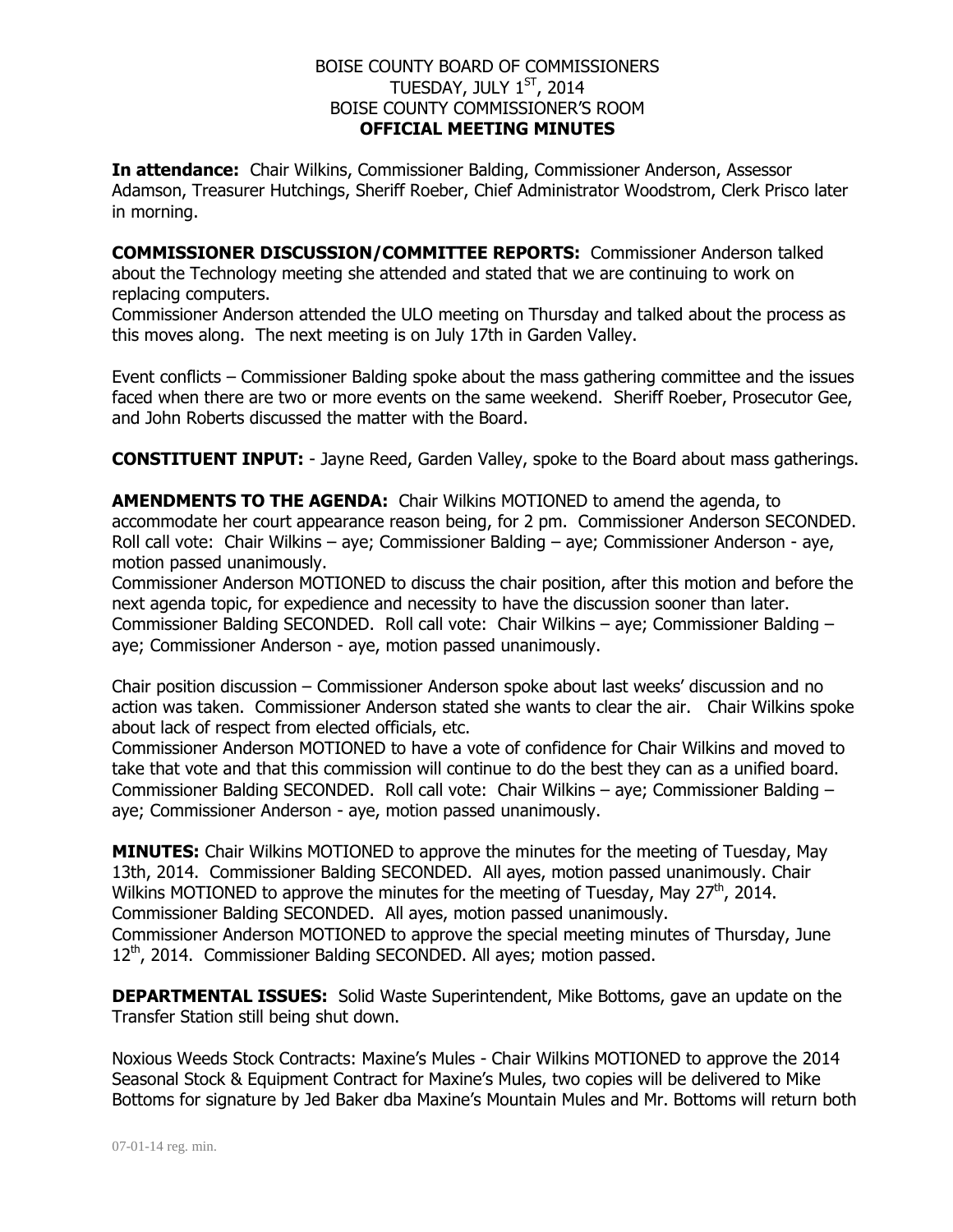back to the Board for signatures and attestments. Commissioner Balding SECONDED. All ayes, motion passed.

The 2014 Seasonal Stock & Equipment Contract for Kari Allred was tabled to add verbiage.

Modification of Grant: Noxious Weeds Supervisor, Mike Bottoms, stated that the RAC hose reel was not on the original grant and the cost is \$1,850. Commissioner Anderson MOTIONED to approve the USFS FY 2014 RAC funds modification of grant or agreement #14-PA-110403009 the amount of \$1,850 for a Noxious Weeds hose reel. Commissioner Balding SECONDED. Roll call vote: Chair Wilkins – aye; Commissioner Balding – aye; Commissioner Anderson - aye, motion passed.

ITD Weed Control Agreement: The amount is \$5,100. Noxious Weeds Supervisor, Mike Bottoms, recommended accepting the agreement. Commissioner Anderson MOTIONED that we enter into the agreement for the Noxious Weed Control (we being Boise County) and ITD #3 for the time period of July 1, 2014 to June 30, 2015. Commissioner Balding SECONDED. Roll call vote: Chair Wilkins – aye; Commissioner Balding – aye; Commissioner Anderson - aye, motion passed unanimously.

Community Justice: The SRO Grant Agreement was moved to before 2 pm.

Road Department – Change Order: Prosecutor Gee spoke with Jerry Flatz at LHTAC and expressed concerns. Mr. Flatz will follow-up and contact the Prosecutor when he has information.

Emergency Management Services: John Roberts spoke about the Burn Ban Ordinance and handed out a new version of the ordinance for discussion/review. Mr. Roberts stated that he spoke with fire chiefs and they approved, by voice, the edits made.

Commissioner Balding spoke about fireworks on July  $4<sup>th</sup>$ . Sheriff stated they follow state law. It is illegal to carry fireworks on federal land.

**CONTRACTS/AGREEMENTS/GRANTS:** P&Z Vehicle discussion – Commissioner Anderson presented information on Mountain West Bank and Hinkley's Leasing. Commissioner Anderson gave information to the Prosecutor to review. Commissioner Anderson MOTIONED to proceed with the purchase of a 2014 Equinox for P&Z, agreeing to provide the additional funding to make it a newer lease upon condition that the lease terms agree upon with the Sheriff's Department and are amended and forwarded to Prosecutor Gee. Chair Wilkins SECONDED. Roll call vote: Chair Wilkins – aye; Commissioner Balding – aye; Commissioner Anderson – aye; motion passed unanimously. Next week, upon Prosecutor review, will sign.

RFQ Technology Decision – Commissioner Anderson spoke about the email from Corporate Technologies. The Board discussed pro's, con's, cost's, risk's, etc. Treasurer Hutching spoke about the information she relayed to the Board. Assessor Adamson stated he checked around and that he prefers CAI. Clerk Prisco spoke about the budget on this and stated that we do not have the funds in 2014 but if it's for 2015, we can work on the budget. Treasurer Hutchings stated that the county should hire an IT person.

Computer purchases – Commissioner Anderson stated she will have information next week.

U of I 4-H funding request – Clerk Prisco gave information on the differences of the programs. Commissioner Balding requested that it be brought up during budget. The University of Idaho is on the state fiscal year starting July  $1<sup>st</sup>$ . The Clerk's office will prepare a letter for the funding. Commissioner Anderson will contact the Gem County/Boise County Fair Board on their request for funding.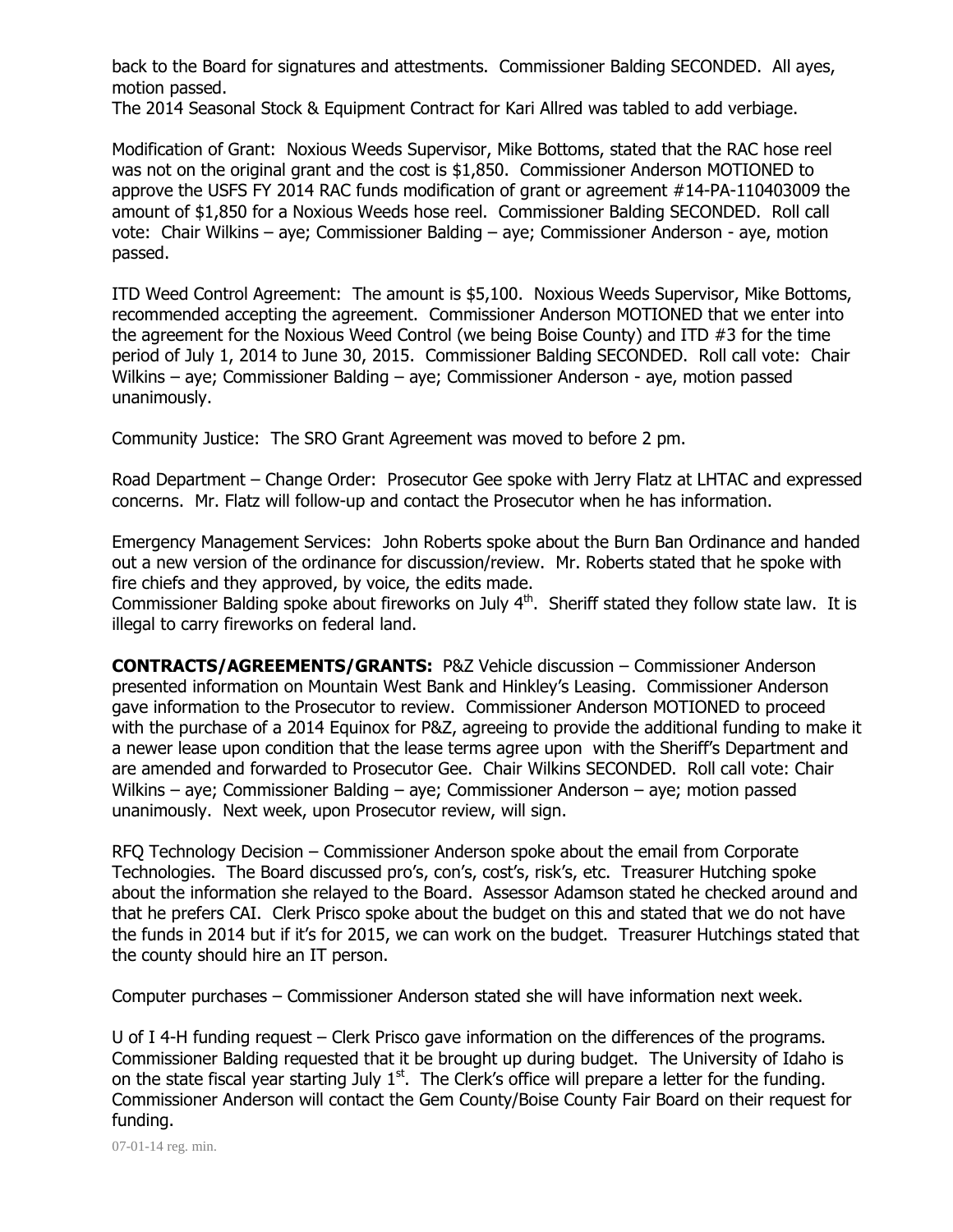The Burser/Gardner issue has been closed. Assessor Adamson will review the information as soon as his office gets it.

**DEMAND WARRANTS:** Commissioner Balding MOTIONED to approve the demand warrant with reimbursement to Valerie Delyea, for the purchase of an IPad Air, from the IDJC Grant in the amount of \$599. Commissioner Anderson SECONDED. All ayes, motion passed unanimously.

**INDIGENT:** Chair Wilkins MOTIONED to go into executive session per Idaho Code 67-2345(1)(d), to discuss the following: case  $#14-03-C$ , case  $#14-04-A$ , case  $#12-4-C$  and case  $#13-08-C$ . Commissioner Anderson SECONDED. Roll call vote: Chair Wilkins – aye; Commissioner Balding – aye; Commissioner Anderson – aye; motion passed unanimously. Coming out of executive session, Chair Wilkins MOTIONED to deny 14-03-C based on Idaho Code 31-3502 that the county is not the last resort, approve 14-04-A , amended approval on case 12-4-C to include the correct PCI paid and approve case 13-08-C to also include the correct PCI paid. Roll call vote: Chair Wilkins – aye; Commissioner Balding – aye; Commissioner Anderson – aye; motion passed unanimously.

## **MISCELLANEOUS & CORRESPONDENCE:**

- USFS letters: scoping comments for Bear Skin Creek Culvert Replacement, SOP renewal and USDA scoping comments for the Emmett District, proposed action is included in packet. The Board will review and be prepared to discuss at meeting of July  $8<sup>th</sup>$ .
- Retail Alcoholic Beverage License Commissioner Anderson MOTIONED to approve the retail alcohol beverage license for Elizabeth Harold dba Two Rivers Grill LLC, at 1049 Old Crouch Road, Crouch Idaho, specifically for bottled or canned beer on and off premises, retail wine by the drink, and the liquor license know as Crouch #3277. Chair Wilkins SECONDED. All ayes; motion passed unanimously.
- Bridge Inspection Report Chair Wilkins shared her copy with the rest of the Board.

**APPRECIATION FOR YEARS OF SERVICE:** The Board recognized Phyllis Giron, for 23 years of dedicated service with Boise County.

**P&Z AND PROSECUTOR:** Northridge at Terrace Lakes Road Agreement – Prosecutor Gee discussed the agreement and the requirements within. Chair Wilkins MOTIONED that the Boise County Board of County Commissioners, as currently seated, enter into a mitigation contract with XRoads Development, Inc., Lonnie E. Bramon, owner, related to Northridge at Terrace Lakes, as presented and discussed. Commissioner Balding SECONDED. Roll call vote: Chair Wilkins – aye; Commissioner Balding – aye; Commissioner Anderson – aye; motion passed unanimously.

Community Justice SRO Grant is tabled until next week as the Clerk needs to review the document.

**PA ISSUES:** Chair Wilkins MOTIONED to go into executive session per I.C. 67-2345(1)(b), under personnel, for Mike Bottoms. Commissioner Balding SECONDED. Roll call vote: Chair Wilkins – aye; Commissioner Balding – aye; Commissioner Anderson – aye; motion passed unanimously. Coming out of executive session per I.C. 67-2345(1)(b), under personnel, directives were given, by the Board, in regards to management and budgetary issues, and housekeeping, to the Solid Waste and Noxious Weeds departments. Ms. Delyea, Community Justice, was instructed to work with the Clerk and the Prosecutor was given direction on a conversation with the Judge. Chair Wilkins mentioned a letter received from "concerned citizens" without any contact information to respond. Anyone is welcome to contact the Board but must include some way to respond to them.